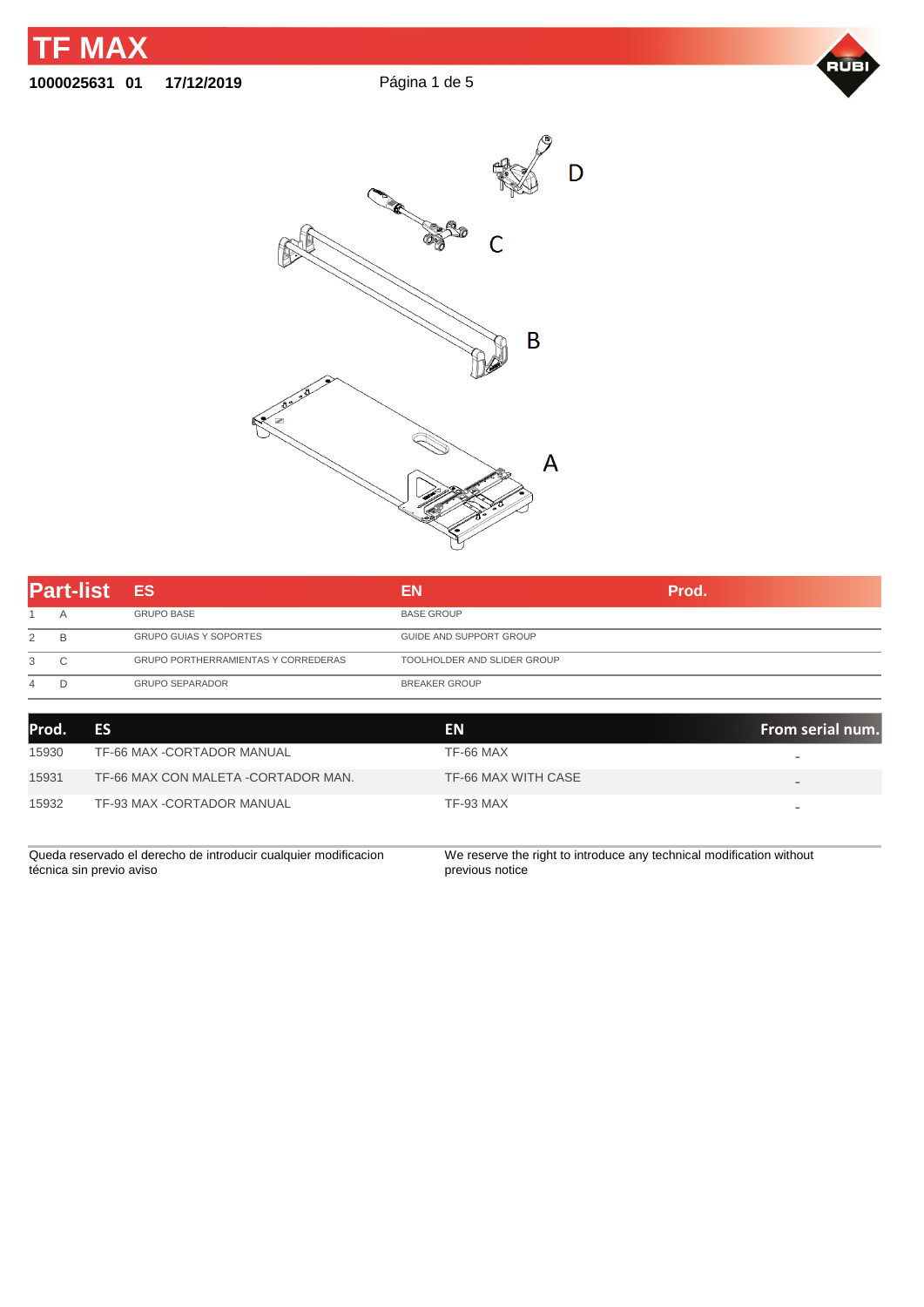

| <b>Part-list</b> |       |                | <b>ES</b>                               | <b>EN</b>                              | Prod.        |
|------------------|-------|----------------|-----------------------------------------|----------------------------------------|--------------|
| 1                | 15851 | 2              | REFUERZO BASE TF-60 V4                  | <b>REINFORCEMENT BASE TF-60 V4</b>     |              |
| 2                | 15853 | $\mathbf{1}$   | BASE TF-60 V4                           | BASE TF-60 V4                          | 15930, 15931 |
| $\overline{2}$   | 15854 | $\mathbf{1}$   | BASE TF-90 V4                           | BASE TF-90 V4                          | 15932        |
| 3                | 15749 | $\mathbf{1}$   | TOPE LATERAL TS-60/70 V2                | SIDE STOP TS-60/70 V2                  |              |
| $\overline{4}$   | 45038 | 6              | ARAND DIN 9021 A6,4 ZN                  | WASHER DIN 9021 A6,4 ZP                |              |
| 5                | 40020 | 10             | TUERCA DIN 985 M6 CL8 ZN AUTOBLOC       | HEX LOCK NUT DIN 985 M6 CL8 ZP         |              |
| 6                | 25177 | $\overline{4}$ | ARAND DIN 125 A6,4 ZN                   | WASHER DIN 125 A6,4 ZP                 |              |
| 7                | 15769 | $\overline{4}$ | PIE DE GOMA 40-40X66                    | RUBBER SHOE 40-40X66                   |              |
| 8                | 55047 | $\overline{4}$ | ARAND DIN 9021 A8,4 ZN                  | WASHER DIN 9021 A8,4 ZP                |              |
| 9                | 57039 | $\overline{4}$ | TORN DIN 933 M8X30 6.8                  | SCREW DIN 933 M8X30 6.8 ZP             |              |
| 10               | 15792 | $\mathbf{1}$   | TORN SPAX 3,5X19 ZN                     | SCREW SPAX 3,5X19 ZP                   |              |
| 11               | 15839 | 1              | CJ.ESCUADRA TS-60/70 MAX                | SQUARE SET FOR TS-60/70 MAX            |              |
| 12               | 15763 | $\mathbf{1}$   | PLACA BASE TF-40/60                     | <b>BASE PLANK TF-40/60</b>             |              |
| 13               | 15781 | 2              | TORN DIN 7984 M6X40 6.8 ZN              | SCREW DIN 7984 M6X40 6.8 ZP            |              |
| 14               | 15791 | $\overline{4}$ | TORN DIN 966 M6X40 6.8 ZN               | SCREW DIN 966 M6X40 6.8 ZP             |              |
| 44               | 15242 | $\overline{1}$ | MALETA TF-60/R V2                       | CASE TF-60/R V2                        | 15931        |
| 45               | 15761 | 2              | CIERRE MALETA 89X54 TS50/60, TR, TM, TX | PLASTIC LATCH 89X54 (TS50/60,TR,TM,TX) | 15931        |
| 100              | 17021 | 2              | COM.POMO M6X10 ROJO                     | RED KNOB SET M6X10                     |              |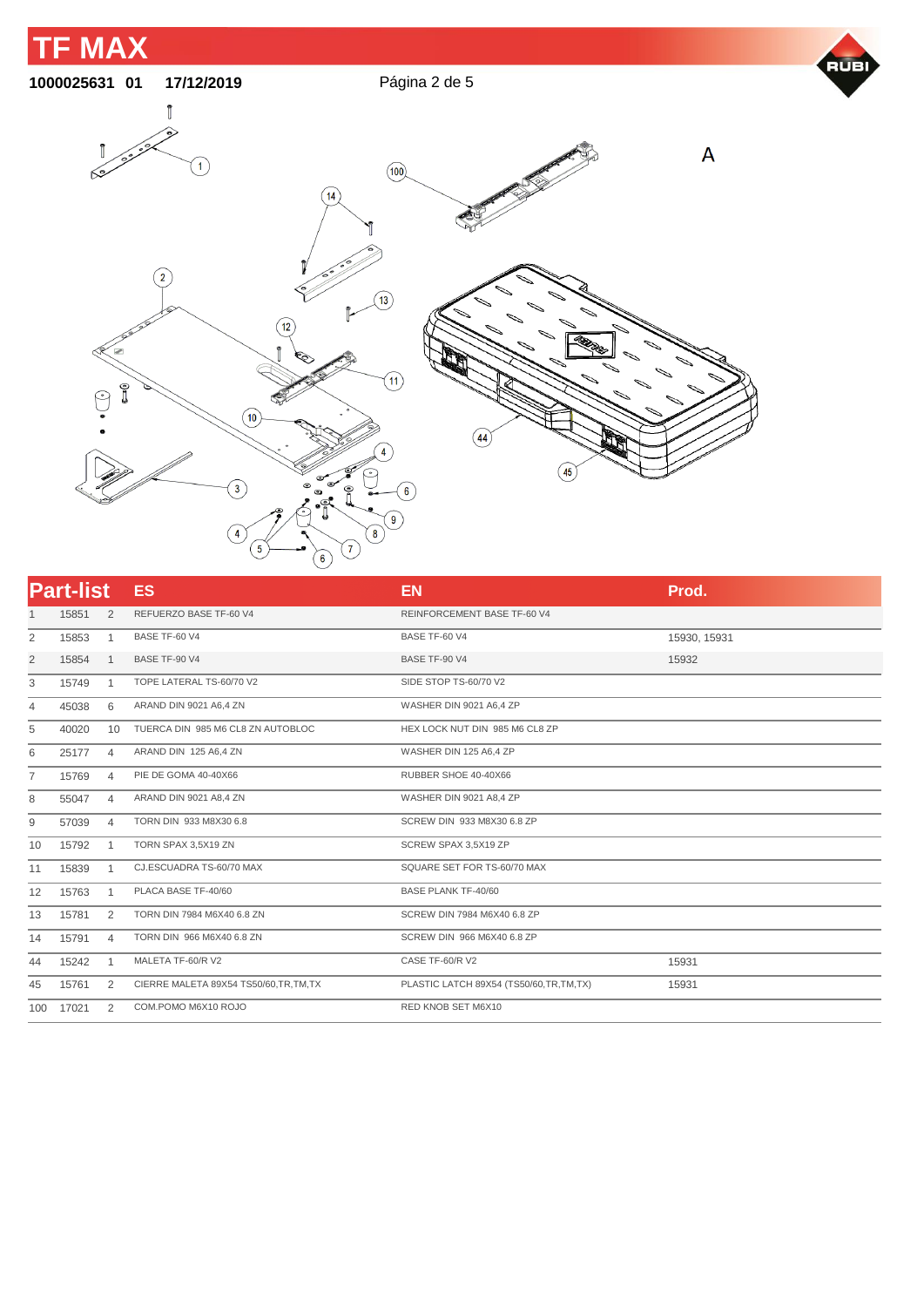

| <b>Part-list</b> |       |               | <b>ES</b>                 | EN                            | Prod.        |  |
|------------------|-------|---------------|---------------------------|-------------------------------|--------------|--|
| 15               | 15181 | $\mathcal{L}$ | SOPORTE TS-50/60 V3/NG    | GUIDE SUPPORT TS-50/60 V3/BLK |              |  |
| 16               | 15223 | $\mathcal{L}$ | GUIA Ø 17 L=790 CROMADA   | CHROMING GUIDE Ø 17 L=790     | 15930, 15931 |  |
| 16               | 15850 | $\mathcal{L}$ | GUIA Ø 17 L=1064 CROMADA  | CHROMING GUIDE Ø 17 L=1064    | 15932        |  |
|                  | 16096 | $\mathcal{L}$ | TOPE CORREDERA Ø16.8X25X2 | SLIDE TOP TS MAX              |              |  |
| 18               | 15136 | $\mathcal{P}$ | TACO GOMA Ø 6X6           | RUBBER STOPPER 6X6            |              |  |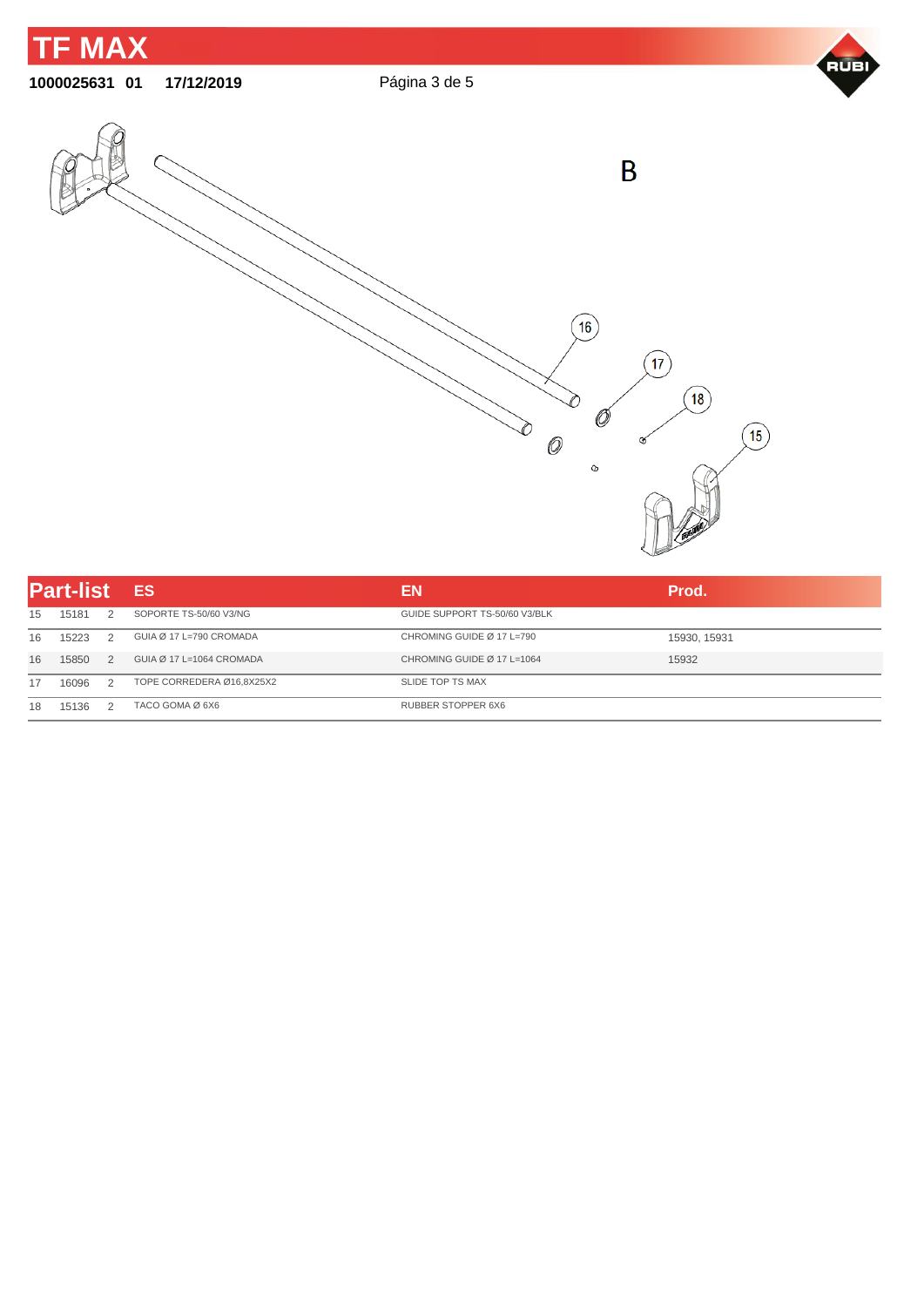

| <b>Part-list</b> |       | <b>ES</b>                             | EN                                  | Prod. |
|------------------|-------|---------------------------------------|-------------------------------------|-------|
| 20               | 15128 | MUELLE FRENO PORTAHERRAM.             | TOOLHOLDER BRAKE SPRING             |       |
| 21               | 15113 | TACO DE NYLON Ø 5.5X 1.5 K-180        | NYLON STOPFEN DIA.5.5X 1.5 K-180    |       |
| 22               | 17580 | TORN DIN 913 M10X1,25X10 PAV.ACEITADO | SCREW DIN 913 M10X10X1,25 6.8       |       |
| 26               | 18361 | MANGO RESTYLING TS/TR/TX V2           | <b>RESTYLING HANDLE TS/TR/TX V2</b> |       |
| 27               | 18316 | ANILLO MANGO RESTYLING TS             | <b>RESTYLING HANDLE RING TS</b>     |       |
| 28               | 18362 | VARILLA MANGO RESTYLING TS V2         | <b>RESTYLING HANDLE BAR TS V2</b>   |       |
| 101              | 18811 | <b>CJ.MANGO RESTYLING TS</b>          | <b>RESTYLING HANDLE SET TS</b>      |       |
| 102              | 16830 | CJ.CORREDERA.PORTAHERRAM.TS MAX       | <b>TOOL-HOLDER TS MAX</b>           |       |